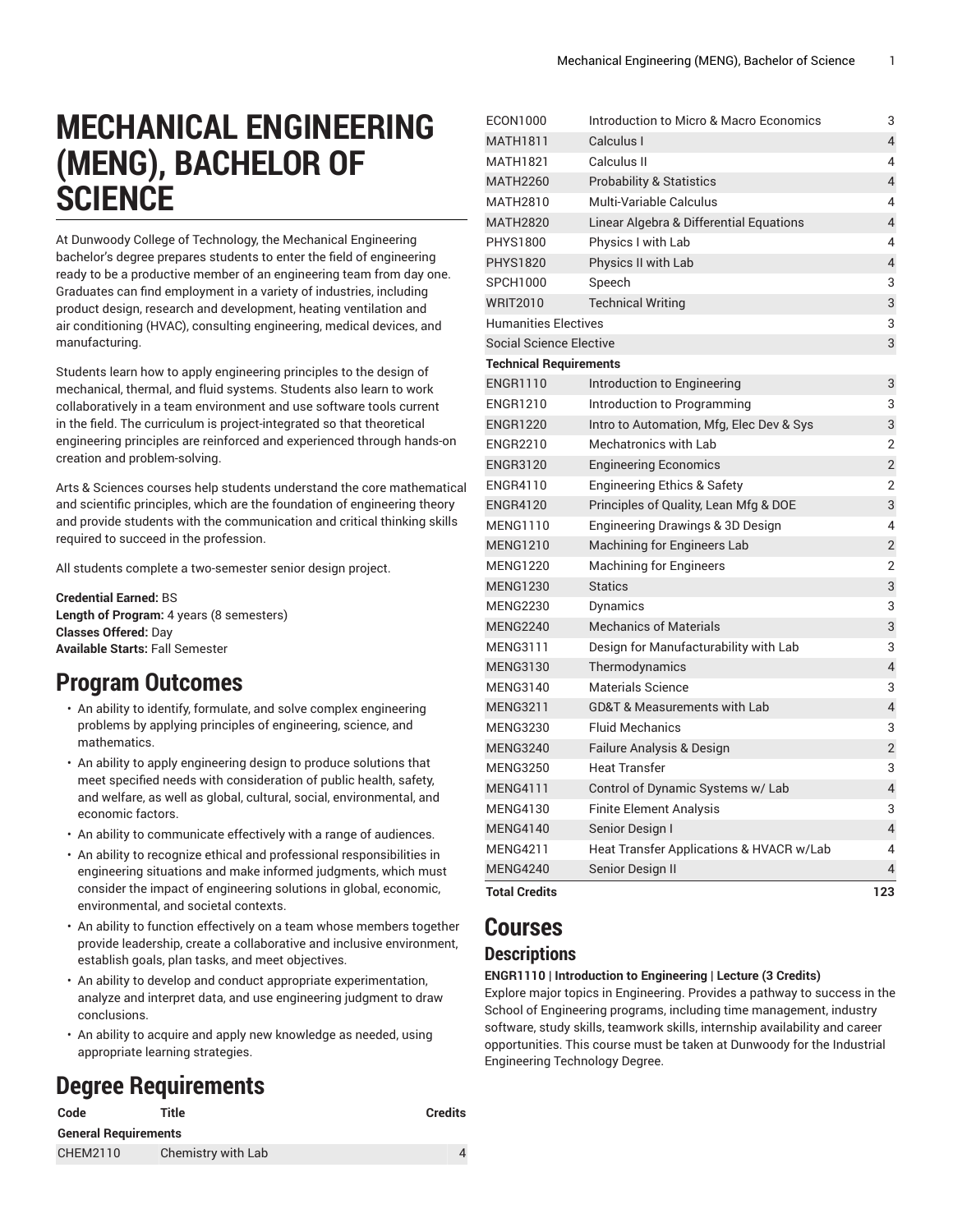#### **ENGR1210 | Introduction to Programming | Lecture/Laboratory (3 Credits)**

Examine and implement computational problem-solving strategies using computer languages to solve engineering problems. Develop algorithms and translate solutions into computer programs. Distinguish differences in programming languages and software tools with applicability to different types of problem solutions. Apply modular design and clear documentation for efficient problem solving.

#### **ENGR1220 | Intro to Automation, Mfg, Elec Dev & Sys | Lecture/ Laboratory (3 Credits)**

Apply PLCs and electronic components to design and troubleshoot automated industrial equipment. Topics include AC and DC motors, programming, sensors and basic circuit analysis techniques for design, analysis, and programming of control systems.

#### **ENGR2210 | Mechatronics with Lab | Lecture/Laboratory (2 Credits)**

Analyze electrical and mechanical systems such as drives, sensors, control systems, data presentation, and communication in the context of mechatronics. Different motive forces are utilized, control systems implemented, and operating environment challenges presented. Course content is applied to real-world projects.

#### **ENGR3120 | Engineering Economics | Lecture (2 Credits)**

Economic analysis of engineering decisions under uncertainty. Concepts include time value of money, cash flow estimation, rate of return analysis, net present value estimation, and asset evaluation. Applications include comparing different project alternatives accounting for heterogeneity in cost, revenue, taxation, depreciation, inflation, and risk.

#### **ENGR4110 | Engineering Ethics & Safety | Lecture (2 Credits)**

Interpret the connection between personal morality, the role of engineers and engineering in society, and relationship to one's employer. Case studies involving conflicts within these roles are reviewed and evaluated. Interpret safety and accident information to develop a basic understanding of needed safety protocols in a variety of engineering environments.

#### **ENGR4120 | Principles of Quality, Lean Mfg & DOE | Lecture (3 Credits)**

Investigate several quality conventions used to reduce waste, improve quality, decrease production times, and improve customer satisfaction. Topics include statistics, queuing models, control charts for variables, acceptance criteria, and acceptance sampling.

#### **MENG1110 | Engineering Drawings & 3D Design | Lecture/Laboratory (4 Credits)**

Create 3D solid models and assemblies using SolidWorks. Interpret engineering prints; create detail and assembly drawings according to standards. Use freehand drawing as a graphical communication tool.

#### **MENG1210 | Machining for Engineers Lab | Laboratory (2 Credits)**

Employ metalworking techniques using typical shop equipment including mills, lathes, grinders, saws, and drills. Utilize hand tools to prep stock and finish edges.

**Corequisite(s):** MENG1220

#### **MENG1220 | Machining for Engineers | Lecture (2 Credits)**

Use theory and understanding of machining operations to plan work to create parts efficiently.

**Corequisite(s):** MENG1210

#### **MENG1230 | Statics | Lecture (3 Credits)**

Identification, recognition and calculations associated with forces acting on rigid bodies at rest. Use vector analysis to analyze concurrent forces, non-concurrent forces, friction forces, centroids and moments. **Prerequisite(s):** MATH1810 Or MATH1811

#### **MENG2230 | Dynamics | Lecture (3 Credits)**

Theory and calculations associated with kinematics and kinetics of particles, systems of particles and rigid bodies. Analyze the application of Newton's laws to the planar motion of rigid bodies. **Prerequisite(s):** MENG1230

#### **MENG2240 | Mechanics of Materials | Lecture (3 Credits)**

Discover how materials behave under load including deformation under various loading profiles. Apply concepts to design of mechanical members such as a beams, shafts, columns, and other load bearing devices.

#### **Prerequisite(s):** MENG1230

#### **MENG3111 | Design for Manufacturability with Lab | Lecture/Laboratory (3 Credits)**

Introduction to common manufacturing processes, with emphasis on the principles of design for each process. Processes include: sheet metal forming, casting, welding, and plastic fabrication. Design and create parts using common manufacturing processes, such as casting, injection molding, and sheet metal forming processes. **Prerequisite(s):** MENG1210 And MENG1220

**MENG3130 | Thermodynamics | Lecture (4 Credits)**

#### Introduction to thermodynamic analysis which provides a foundation for subsequent thermoscience courses, e.g. fluid dynamics, heat transfer, HVACR. Application of the laws of thermodynamics to the analysis of power and refrigeration cycles is a main focus. **Prerequisite(s):** PHYS1800

#### **MENG3140 | Materials Science | Lecture (3 Credits)**

Identify different types of materials, their properties, and appropriate uses. Processes that change material properties include: alloy composition, heat treatment, coatings, and other modifications. **Prerequisite(s):** MENG1220 And CHEM2110

#### **MENG3211 | GD&T & Measurements with Lab | Lecture/Laboratory (4 Credits)**

Apply principles of physical measurements and error analysis to evaluate mechanical measurements. Create prints that include callouts for standards of accuracy using ASME/ANSI geometric dimensioning and tolerance standards. Use lab metrology equipment to assess the geometric dimensions and tolerances of parts, and to perform other measurements such as temperature, pressure, and flow. **Prerequisite(s):** MATH2260 And MENG3130

#### **MENG3230 | Fluid Mechanics | Lecture (3 Credits)**

Introduction to fluid statics and mechanics; laminar and turbulent flow with associated calculations. Applications to industry are used in problems.

**Prerequisite(s):** MATH2820

#### **MENG3240 | Failure Analysis & Design | Lecture (2 Credits)**

Examine advanced topics in modeling, design and best practices for machines, tooling and system assemblies. Evaluate components for protection against failure from low cycle fatigue, high cycle fatigue, ductile overload, corrosion.

**Prerequisite(s):** MENG2240

#### **MENG3250 | Heat Transfer | Lecture (3 Credits)**

Examine the fundamentals of heat transfer modes, including conduction, convection, and radiation. Calculations for each mode are included. **Prerequisite(s):** MATH2820 And MENG3130